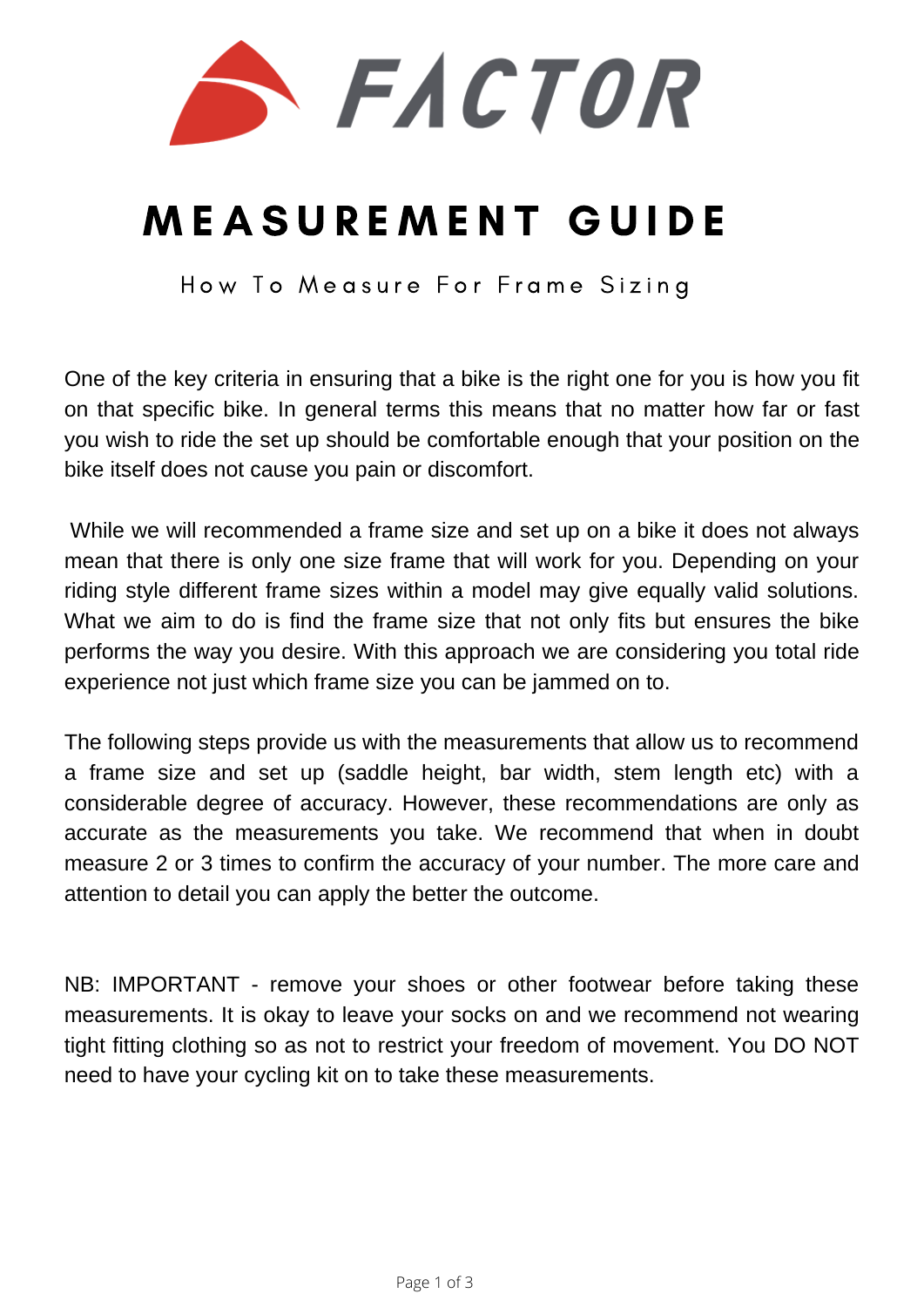



### Step 1 - Total Body Height (cm)

Remain standing against the wall with your feet 20cm (8") apart. Set a hardback book or a ruler on top of your head and make sure it touches the wall without sagging. Mark the wall at the point where the book or ruler meets your head. Measure from this point to the floor.

# Step 2 - Torso Height (cm)

Stand up against the wall. Set your feet approximately 20cm (8"). Find the sternal notch in your neck – it's the bony "V" immediately beneath your Adam's apple. Measure the distance from the apex of the notch to the floor.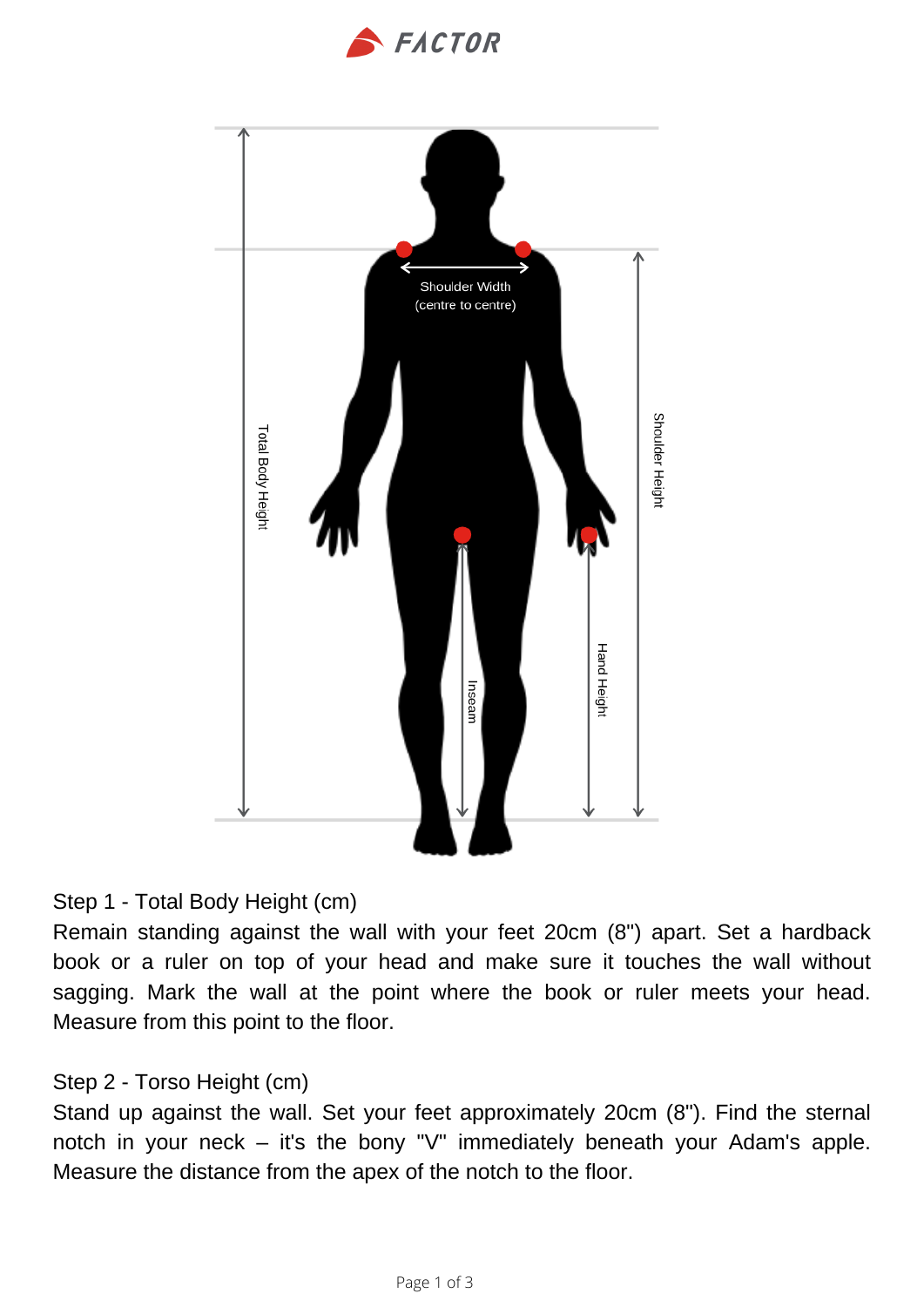

#### Step 3 - Inseam (cm)

Set your feet approximately 20cm (8") apart and straddle a straight edge – something like a square or a level is ideal. Put as much pressure on your crotch as you feel when sitting on your bike seat. If it feels slightly uncomfortable that is probably about right. Measure the distance from the top of the level to the ground. Alternatively, mark the wall, then step away and take the measurement of the mark to the ground.

## Step 4 - Shoulder Height - Left and Right (cm)

Stand with your back straight and your pelvis hard against the wall. Place the level on top of your AC (Acromioclavicular) joint (see below) against the wall. The AC is the bony bump on top of your shoulder. Measure from the bottom of the level to the floor. Measure both sides of your body.